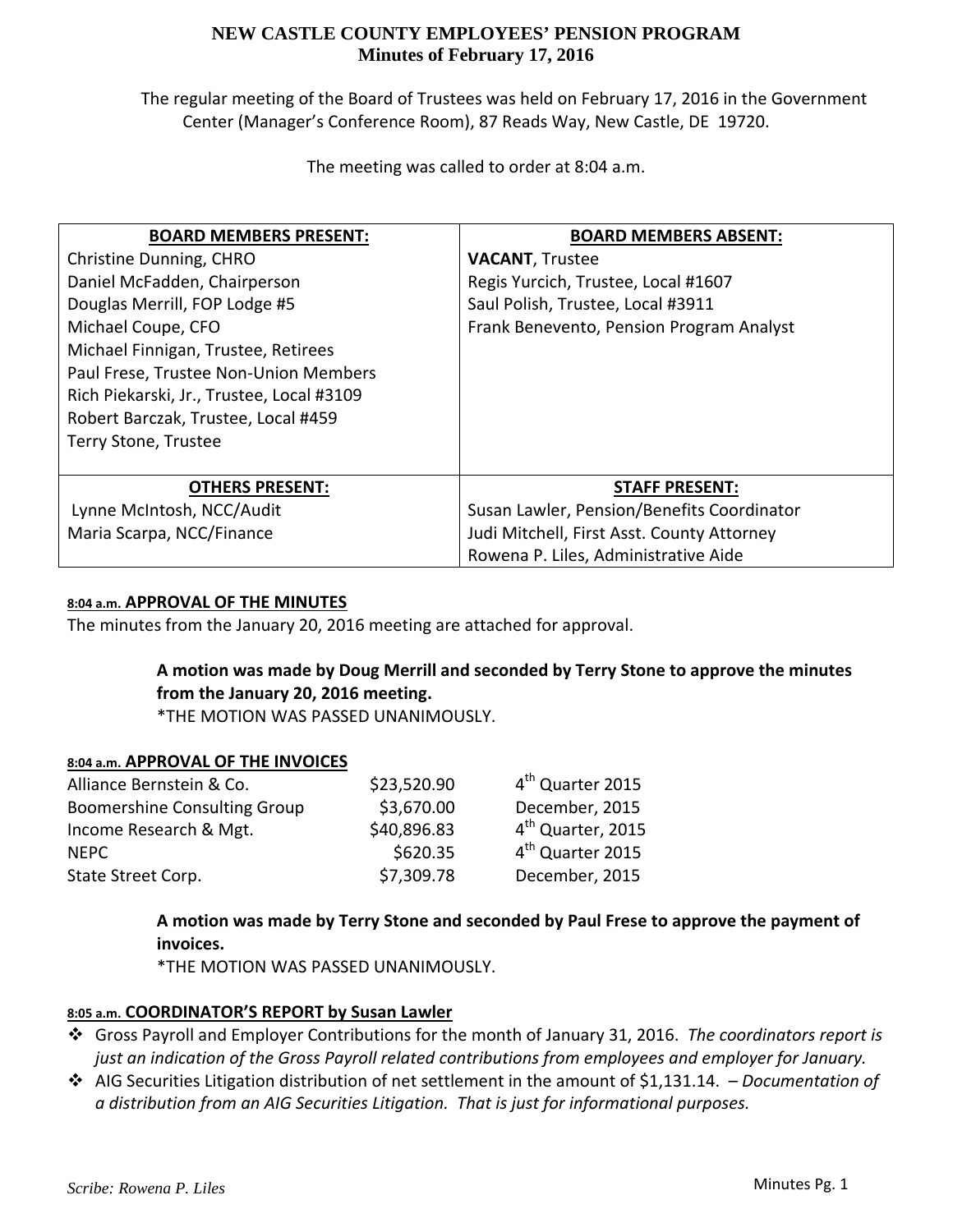## **NEW CASTLE COUNTY EMPLOYEES' PENSION PROGRAM Minutes of February 17, 2016**

#### **8:05 a.m. APPROVAL OF THE APPLICATIONS FOR BENEFITS**

| <b>Service Retirements</b>                                            |            |                   |        |
|-----------------------------------------------------------------------|------------|-------------------|--------|
| Shirley C. Barnes                                                     | \$100.00   | January 30, 2016  | SCGPen |
| Frances M. Evans                                                      | \$420.00   | February 25, 2016 | SCGPen |
| (Susan – this is a repeat from last month with a one day date change) |            |                   |        |
| Joseph M. Abele, Jr.                                                  | \$4,307.02 | June 1, 2016      | RetGen |
| <b>APPROVAL OF THE LUMP SUM BENEFITS</b>                              |            |                   |        |
| Sara J. Bender (Roger Williams)                                       | \$1,211.76 | RetGen            |        |
| Adrienne Eckhardt (Donna Thompson) \$34,038.99                        |            | PenPln            |        |
| <b>DELPEN Retirements (Informational only)</b>                        |            |                   |        |
| Mary L. Devine                                                        |            | March 22, 2016    | DelPen |

Susan – We just put these on the agenda to show the Board, in benefits, we are responsible for benefits and *payment of benefits and all the administrative responsibilities for those officers who participate in the State Plan.*

*Dan – How does the DelPen retirees impact our pension plan?*

*Susan – It impacts our plan because those participants although County and employee contributions go to* the State Plan there is also a portion that gets deposited into our trust related to their participation. Just *from a staffing perspective although these officers are drawing their pension from the State staff is* responsible for all the administrative work; which is all the clerical work, investigative work and meeting with the employees participating in that plan. So we are down to under 20 police officers in the County's *plan. Again it's just for informational purposes and I think it is relevant for record keeping.*

> **A motion was made by Rich Piekarski and seconded by Doug Merrill to approve the service retirements and lump sum benefits.**

\*THE MOTION WAS PASSED UNANIMOUSLY.

### **8:07 a.m. OLD BUSINESS**

 Update ‐ Actuarial Services (Terry Stone) – *We have three actuarial groups to look at Boomershine, Gabriel Roeder Smith & Company, and Bolton Partners. Information on GRS and Bolton was distributed* to the Board for review. The RFP will be sent out to these vendors so they can come in and speak at the *Board at the March meeting.* 

A brief discussion was held on the process going forward for the Actuarial Services vendor selection. An RFP *will be sent out to keep it consistent with past practices of the Board.*

 Update – Equipment (Susan Lawler) – *Frank is out of the office at a conference. If you need to pick up your equipment, you can do so after the meeting.*